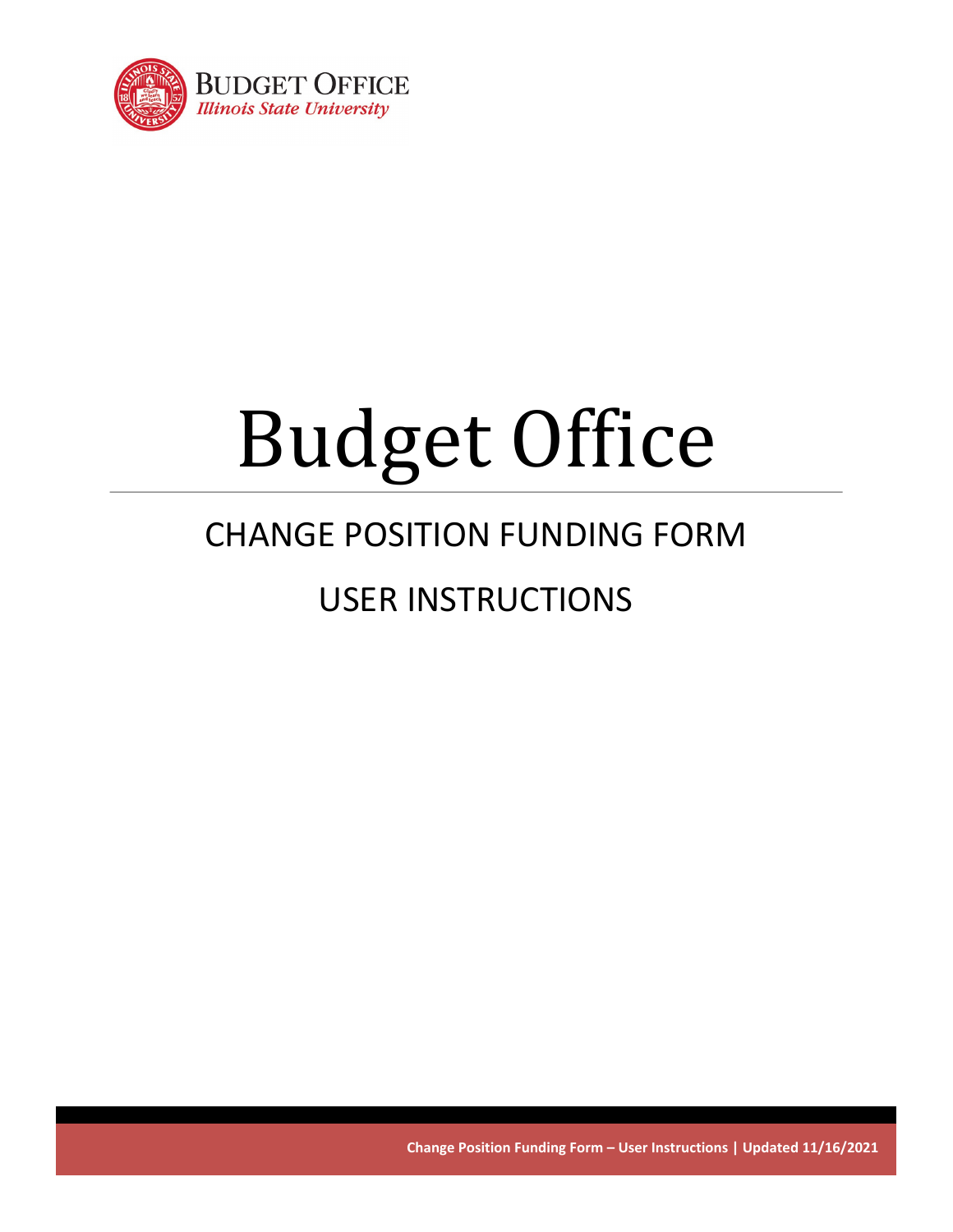

# TABLE OF CONTENTS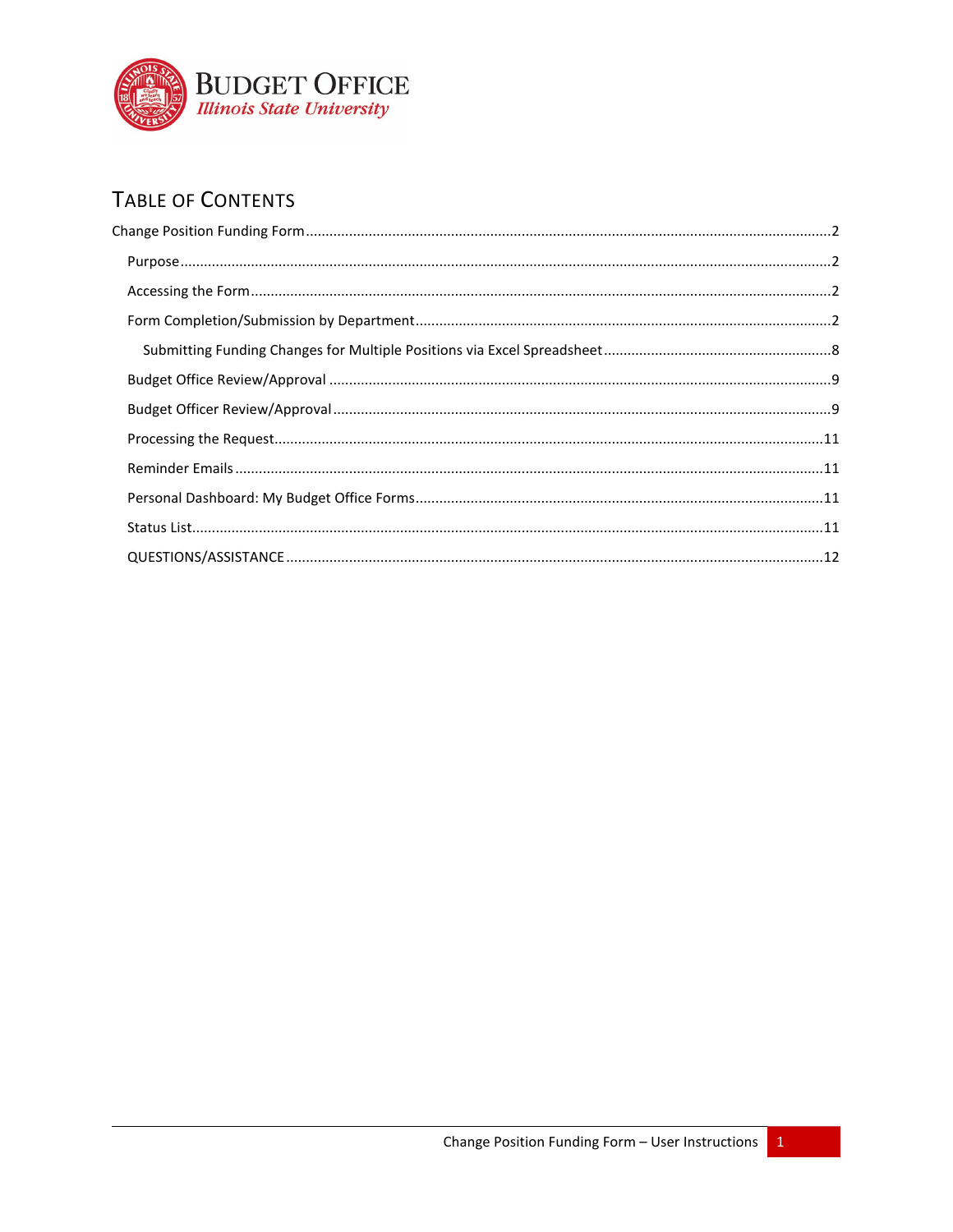

# <span id="page-2-0"></span>CHANGE POSITION FUNDING FORM

## <span id="page-2-1"></span>PURPOSE

The Change Position Funding Form is used to request a change to the accounts (and proportion) that fund an existing position for a specific or open-ended time frame. This form is used for the following job types: Administrative Professional (AP), Civil Service, Extra Help, Faculty Associate, Grad Assistant, Non-Tenure Track Faculty (NTT), Student Employees, and Tenure-Track Faculty (TTF). The request is electronically routed to the Budget Officer whose account funds the largest portion of the position for review and approval. Budget Officers for other accounts that provide a portion of the position's funding receive an email notification of the request. The Budget Office reviews and processes the funding change.

# <span id="page-2-2"></span>ACCESSING THE FORM

Personal Dashboard: My Budget Office Forms

The Change Position Funding Form can be accessed by going to the Budget Office "forms" web page <https://budget.illinoisstate.edu/forms/> and selecting the Change Position Funding Form link in the "Forms" box. This will open the Personal Dashboard: My Budget Office Forms. In the Change Position Funding Requests section select click this link.



This dashboard may also be used to track Change Position Funding requests through the review and approval process. [Click here](#page-11-2) to review these instructions.

# <span id="page-2-3"></span>FORM COMPLETION/SUBMISSION BY DEPARTMENT

Department staff access the Change Position Funding Form from the Personal Dashboard.

#### Position Information

(If entering position funding changes for multiple positions with the same Budget Officer, please [click here](#page-8-0) for instructions.)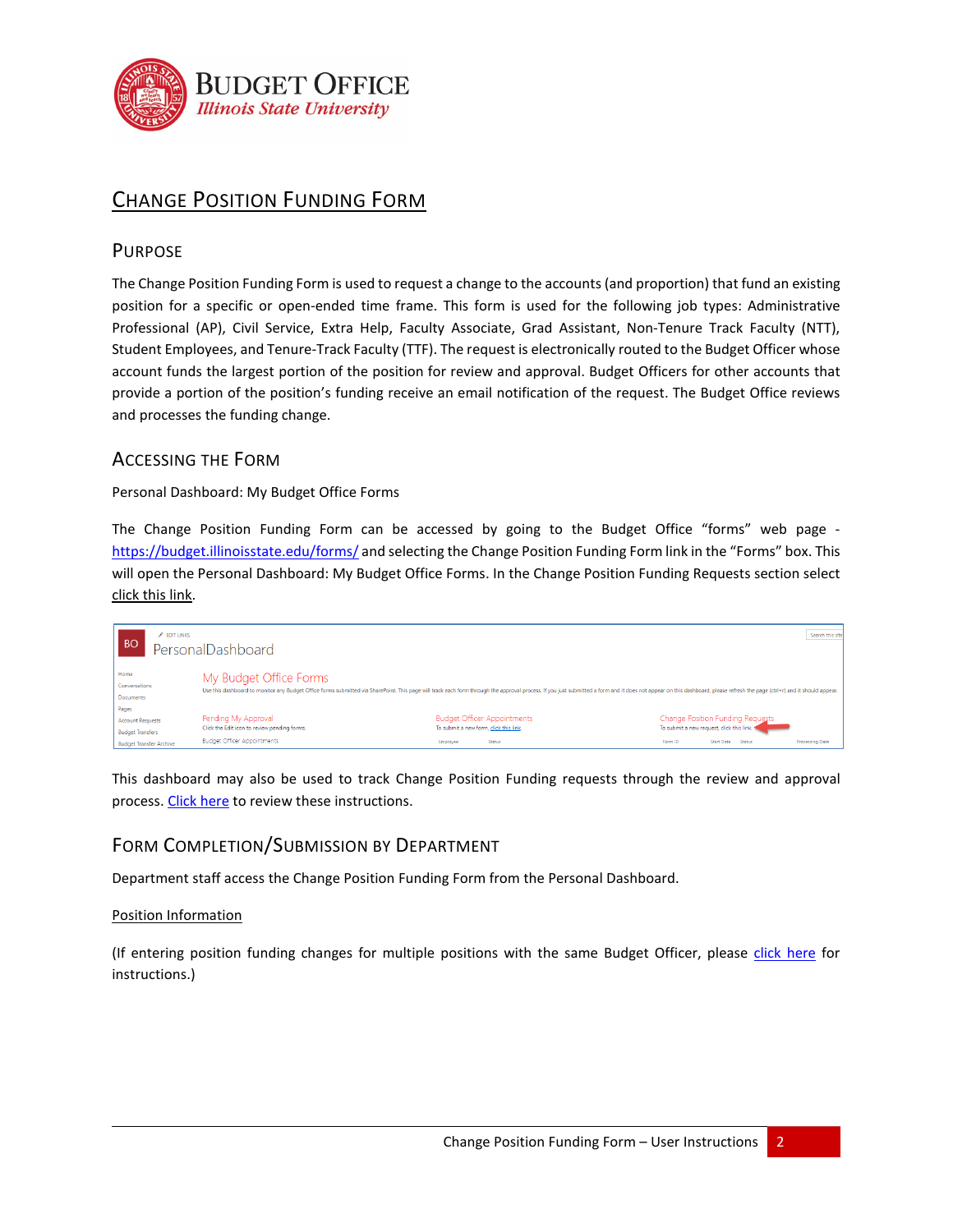

#### **Change Position Funding Form**

This form is used to request changes to position funding, including grant buyouts. Please provide the new funding account(s) and distribution information, including start and end dates of the requested funding change. If multiple start and end dates are required, please complete additional forms to capture those dates. For questions regarding the form, please contact Vicki Cooley at vicoole@ilstu.edu.

| Position Information       |               |                        |                       |                             | am entering information for multiple<br>positions with the same Budget Officer. |  |
|----------------------------|---------------|------------------------|-----------------------|-----------------------------|---------------------------------------------------------------------------------|--|
| <b>Position Number:</b>    | 22222222      | Import                 | <b>Employee Type:</b> | Civil Service               |                                                                                 |  |
| <b>Person in Position:</b> | Ward, Joseph; | み目                     | UID:                  | 888888888                   |                                                                                 |  |
| <b>Rate of Pay:</b>        | \$4,000.00    | ◉ Monthly              | ◯ Hourly              |                             |                                                                                 |  |
| Appt. End Date:            |               | (if applicable)<br>HQ. | Department:           | <b>Comptroller's Office</b> |                                                                                 |  |
|                            |               |                        |                       |                             |                                                                                 |  |

Position Number: Must be eight digits

Import: Enter the position number and move off the position number field for the "Import" button to appear. Click "Import" button.

- If a Change Position Funding Form has previously been submitted for the position number entered, the data from the immediate prior request for that position number will populate the new form. The Person in Position and Budget Officer fields will remain blank. Update these as needed.
- Update the funding information as needed (Rate of Pay, dates, funding accounts/amounts, etc.)
- Proceed with form submission as usual
- Notes:
	- $\circ$  This only works if there is a prior request submitted for the Position Number in SharePoint
	- $\circ$  If the import button is pressed and no prior form is found, a message pops up to inform that it worked, but no data was found
	- o When successful, this pulls the most recent previously submitted funding information for the position number, regardless of its status in processing

Employee Type: Select from Drop-down list. If "other" is selected, please provide additional information Person in Position (if position is filled, otherwise leave blank): May enter as "Last Name, First Name" or use Lookup as follows:

#### 鹛

- Enter the person's last name and click "enter"
- Select the person's name in the list that's returned
- Click "OK" to enter the person's name in the "Person in Position" field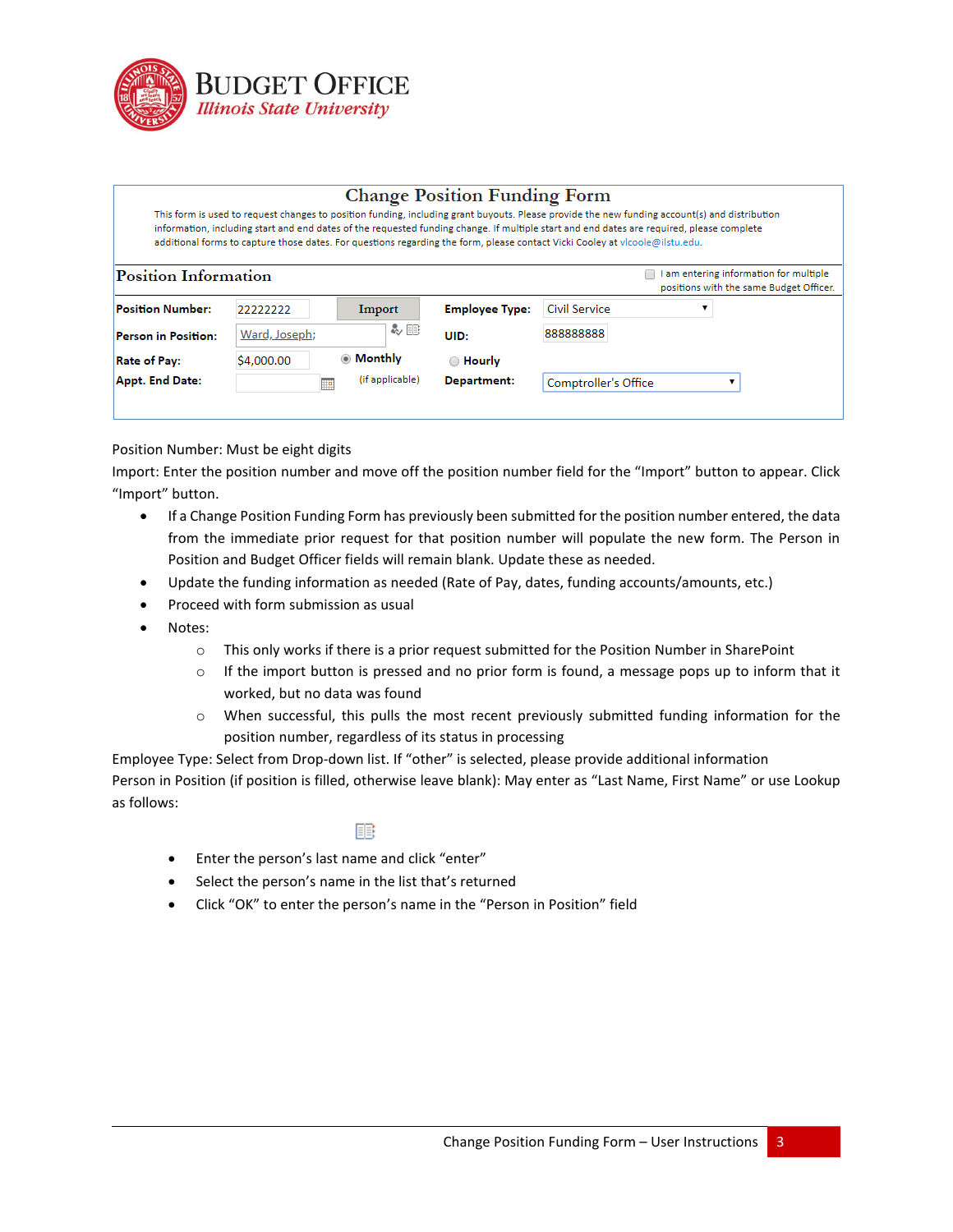

| Find Ward                  |                     | <b>List View</b><br>× | ◡            |
|----------------------------|---------------------|-----------------------|--------------|
|                            | <b>Display Name</b> | <b>E-mail Address</b> | <b>Title</b> |
| All Search Results (51)    | Ward, Dane          | dmward@ilstu.edu      |              |
| All Users (0)              | Ward, Robert        | rward1@ilstu.edu      | Supervis     |
| All Users (per Tenant) (0) | Ward, Joseph        | jsward7@ilstu.edu     | IT Tech A    |
| Tenant (51)                | Ward, Whitney       | wyward@ilstu.edu      | Sophomo      |
| Extranet Users (0)         | Ward, Wesley        | wward2@ilstu.edu      |              |
| Federated Directory (0)    | Ward, Kevin         | kpward2@ilstu.edu     | Senior       |
|                            | Ward, Samantha      | snward@ilstu.edu      |              |
|                            | Ward, Jennifer      | iward2@ilstu.edu      | Senior       |
|                            | Ward, Jackson       | jward@ilstu.edu       | Senior       |
|                            | Ward, Maycee        | mward2@ilstu.edu      | Senior       |
|                            | Ward, Charles       | cward2@ilstu.edu      |              |
|                            | Ward, Brent         | bnward1@ilstu.edu     | Graduate     |
|                            | Ward, Jane          | viward@ilstu.edu      |              |
|                            | Ward, Jennifer      | jsward@ilstu.edu      |              |
|                            | Ward, Meredith      | mnward4@ilstu.edu     | Senior       |
|                            | Ward Alvesa         | award12@ilstu_edu.    | Senior       |

UID: enter if position is filled (9 digits, first digit = 8) Rate of Pay: Enter the monthly or hourly rate of pay Select the Monthly or Hourly radio button, based on the rate of pay entered Appt End Date: Enter date via calendar app or by typing Department: Select Department name from drop-down list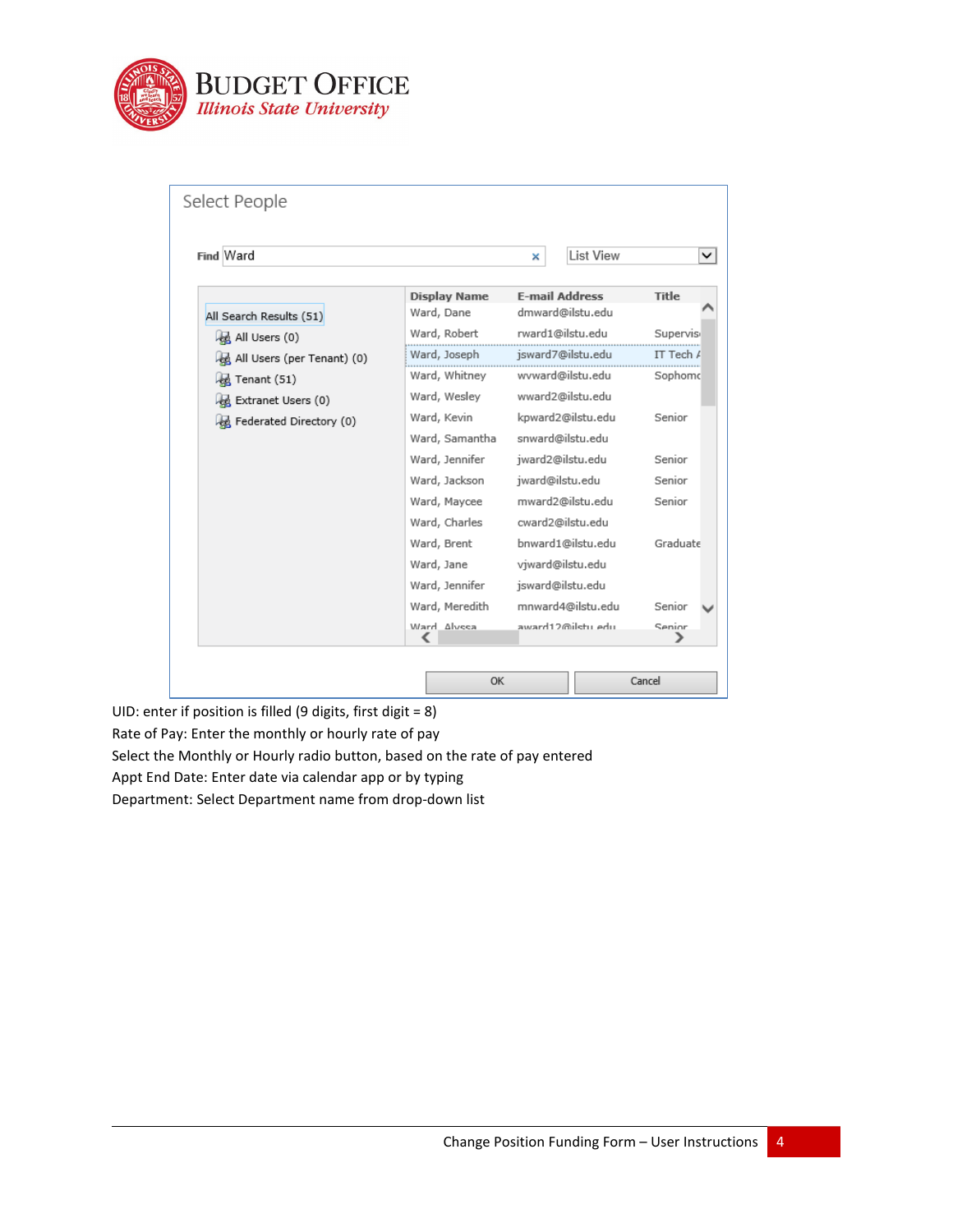

#### Funding Information

| <b>Funding Information</b>                                                                                      |  |                                                                              |    |            |          |                                                                  |
|-----------------------------------------------------------------------------------------------------------------|--|------------------------------------------------------------------------------|----|------------|----------|------------------------------------------------------------------|
|                                                                                                                 |  | Please do not submit this form unless the funding amount equals exactly 100% |    |            |          |                                                                  |
| (blank if indefinite)<br><b>Effective End:</b><br><b>Effective Start:</b><br>6/30/2020<br>4/1/2020<br><b>He</b> |  |                                                                              |    |            |          |                                                                  |
|                                                                                                                 |  |                                                                              |    |            | reached. | Revert position back to prior funding once Effective End date is |
| Account(s):                                                                                                     |  | <b>Budget Officer(s):</b>                                                    |    | Amount(s): | %        | Adjusted:                                                        |
| 10400-06-120000000                                                                                              |  | Langdon, Janis;                                                              | ♣▦ | \$3,500.00 | 87.500   | \$3,500.00                                                       |
| 10400-06-102000000                                                                                              |  | Hendrix, Amanda;                                                             | ♣⊞ | \$500.00   | 12.500   | \$500.00                                                         |
|                                                                                                                 |  |                                                                              | ₩⊞ |            |          |                                                                  |
|                                                                                                                 |  |                                                                              | み眼 |            |          |                                                                  |
|                                                                                                                 |  |                                                                              | み目 |            |          |                                                                  |
|                                                                                                                 |  |                                                                              |    | total      | 100.000  | \$4,000.00                                                       |
|                                                                                                                 |  |                                                                              |    | remaining  | 0.000    | \$0.00                                                           |

Effective Start date/Effective End date: Enter dates via calendar app or by typing; Effective End date may be left blank if position is continuous.

Select the "Revert position back to prior funding…" checkbox to request that the position's funding be reverted back to the most recent prior funding at the Effective End date. A Change Position Funding Form submission is not needed for this funding change to occur.

This checkbox appears when an Effective End date is entered.

Funding information section:

- Accounts: enter in "XXXXX\_XX\_XXXXXXXXX" format; list up to five accounts
- Budget Officer: use lookup icon to enter Budget Officer for each account listed or type as "last name, first name" (name will be validated to employee list)
- Amount(s): enter the monthly or hourly rate of pay that will be funded by each account.

Notes:

- For a position with more than five funding accounts, please contact the Budget Office for assistance in completing the request.
- The "%" and Adjusted amount is calculated based on the "Rate of Pay" entered in the "Position Information" section of the form. Funding information for 100% of the rate of pay must be entered prior to submitting the form for approvals/processing.

Grant funding – if a position is funded partially or in entirety by a grant account (115XX\_XX\_XXXXXXXX), additional fields will be opened for completion

• Will this position have an Additional Pay? Select "Yes" or "No". If yes, then…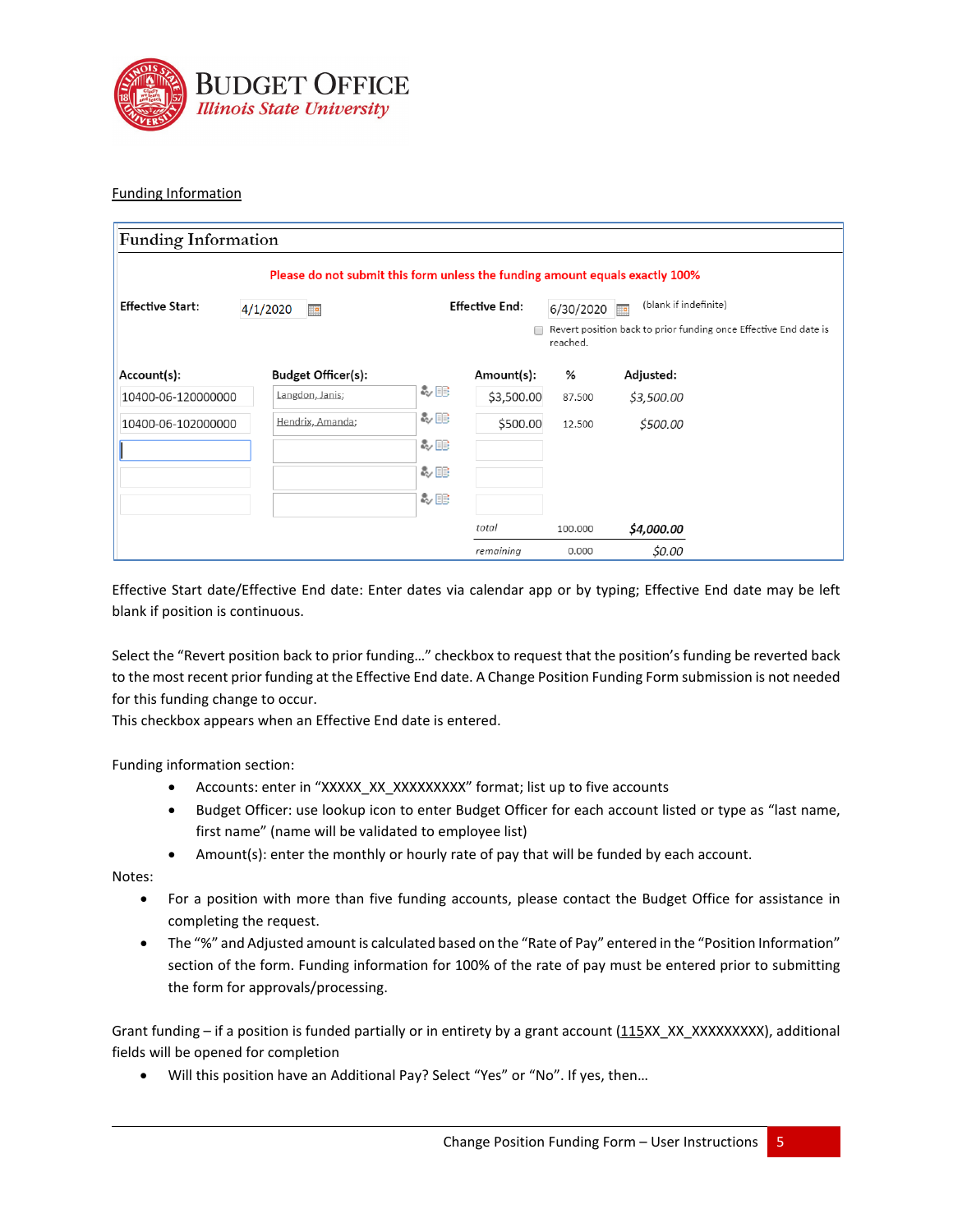

o Amount of Additional Pay? Enter amount. (Note: The Additional Pay form must be submitted via iPeople for proper approvals.)

Additional Comments may be provided. These comments will be saved with the form submission and will be viewable by all who have access to the form.

| Will this position have an Additional Pay? | $Yes$ $\vee$                                                                                                           |
|--------------------------------------------|------------------------------------------------------------------------------------------------------------------------|
| Amount of Additional Pay:                  |                                                                                                                        |
|                                            | This does NOT replace the existing process for requesting an Additional Pay. This is strictly for informational usage. |
| Additional Comments                        |                                                                                                                        |
|                                            |                                                                                                                        |
|                                            |                                                                                                                        |

#### **Authorization**

Additional staff to be notified of funding request: Add multiple staff members that need to be informed of the funding change request. No action is required of them. This field's functionality is the same as the "Person in Position" field described above, except that multiple people can be listed. Once the Budget Officer has reviewed and approved the request an email will be sent to each person listed. They will have view-only access to the form.

| Authorization                                                                                                                                                                                                                                                                   |                                                 |    |
|---------------------------------------------------------------------------------------------------------------------------------------------------------------------------------------------------------------------------------------------------------------------------------|-------------------------------------------------|----|
| Additional staff to be notified of funding<br>request:                                                                                                                                                                                                                          | Langdon, Janis; Cooley, Vicki; Hendrix, Amanda; | る田 |
| I certify that the information above is accurate and I am<br>authorized to submit this request to the Budget Office for<br>review/approval and subsequent review/approval by the Budget<br>Officer(s) shown above. I understand and approve of the<br>"Adjusted" amounts shown. | <b>SAVE</b>                                     |    |

At this point the Department submitter has three options:

1. Save – Click the "SAVE" button. This saves the form without submitting. The form is then available to the Department submitter to reopen, via the Personal Dashboard. They may then continue completing the form for submission.

The status of the request is now "Saved".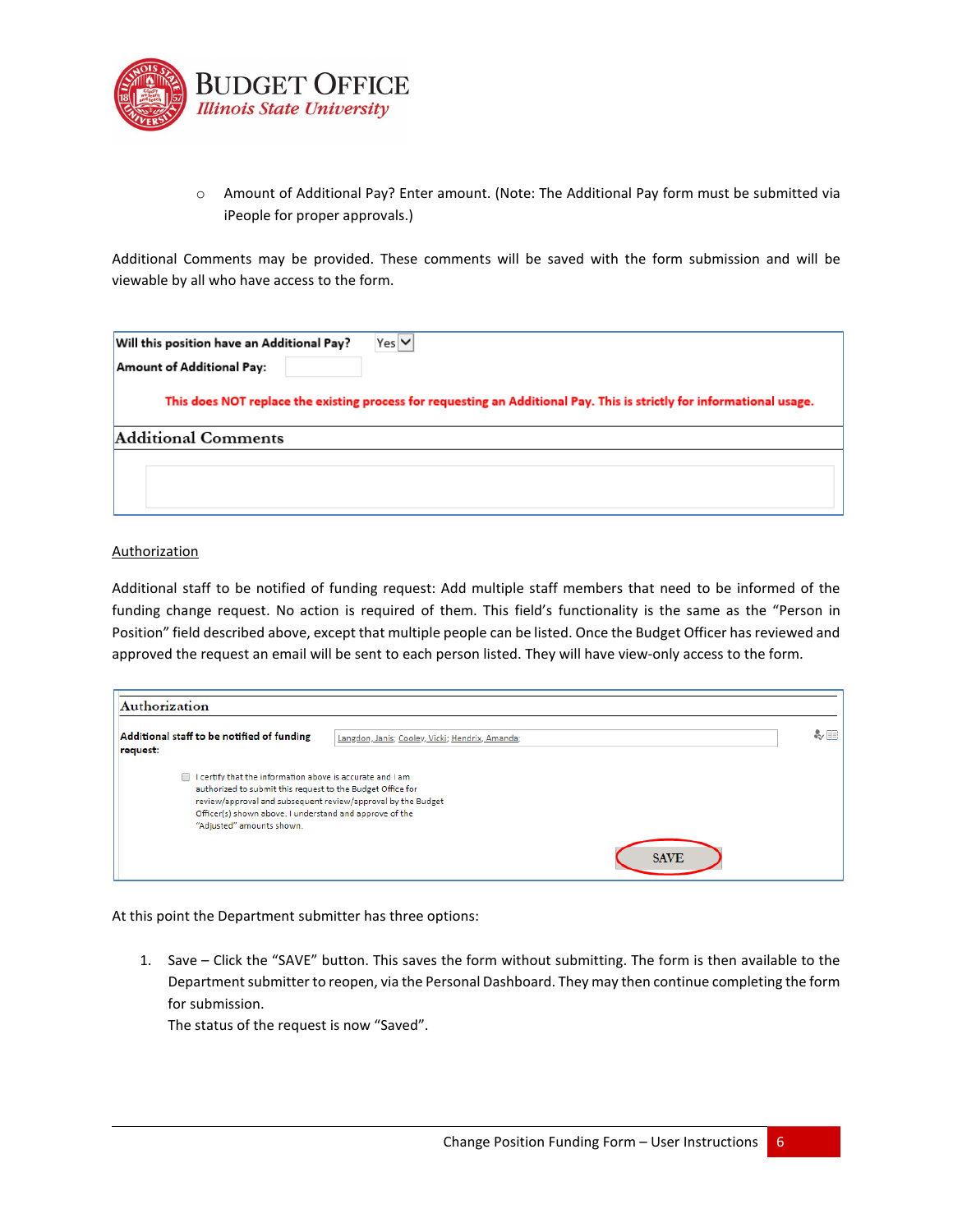

2. Approve and Submit – Check the box indicating, "I certify that the information above is accurate…" and click the "SUBMIT" button. The system captures the name of the person logged in, who is submitting the form, along with the date and time of submission. This information is stored in the form. The form is then submitted for Budget Office and then Budget Officer review and approval.

The Budget Officer listed in the Funding Information section for the account that provides the highest amount of funding will receive an email (sent daily until approval is entered) notifying them of the need to review the submitted funding request. They may view this request via the Personal Dashboard. This "Primary" Budget Officer then needs to provide approval or return the request to the Department submitter for necessary edits.

The Budget Officers for all other accountsin the Funding Information section will receive an email indicating that a Change Position Funding request has been submitted that involves an account for which they are responsible. These "Secondary" Budget Officers may view the submitted request via the Personal Dashboard. No further action is required of them.

While waiting for Budget Office review/approval the status of the request is "Pending Budget Office Approval". Once Budget Office approval is provided, the status of the request changes to "Pending Budget Officer Review".

## Authorization

 $\ddot{\mathbf{J}}$ : I certify that the information above is accurate and I am authorized to submit this request to the Budget Officer(s) for approval and the Budget Officer(s) shown above are accurate. I understand and approve of the "Adjusted" amounts shown.

□This form has been rejected and no further action is required. This will remove the form from the "pending" dashboard.

**SUBMIT** 

**X** Langdon, Janis

3. Rejected Form – If the form has been submitted and was then rejected by the Budget Office or Budget Officer for necessary edits, the Department submitter can then re-open the form via the Personal Dashboard. The Department submitter may then either make appropriate edits and re-submit the form, or check the box indicating, "This form has been rejected and no further action is required…" and click the "SAVE" button. This may be done if the form had been saved and then determined to no longer be needed, or if the form had been submitted and rejected by the Budget Office or Budget Officer and is no longer needed. The form is not deleted but is saved in the system with a "Cancelled" status in the "Change Position Funding Request" section of the dashboard. No further is action needed. The status of the funding request then changes to "Cancelled".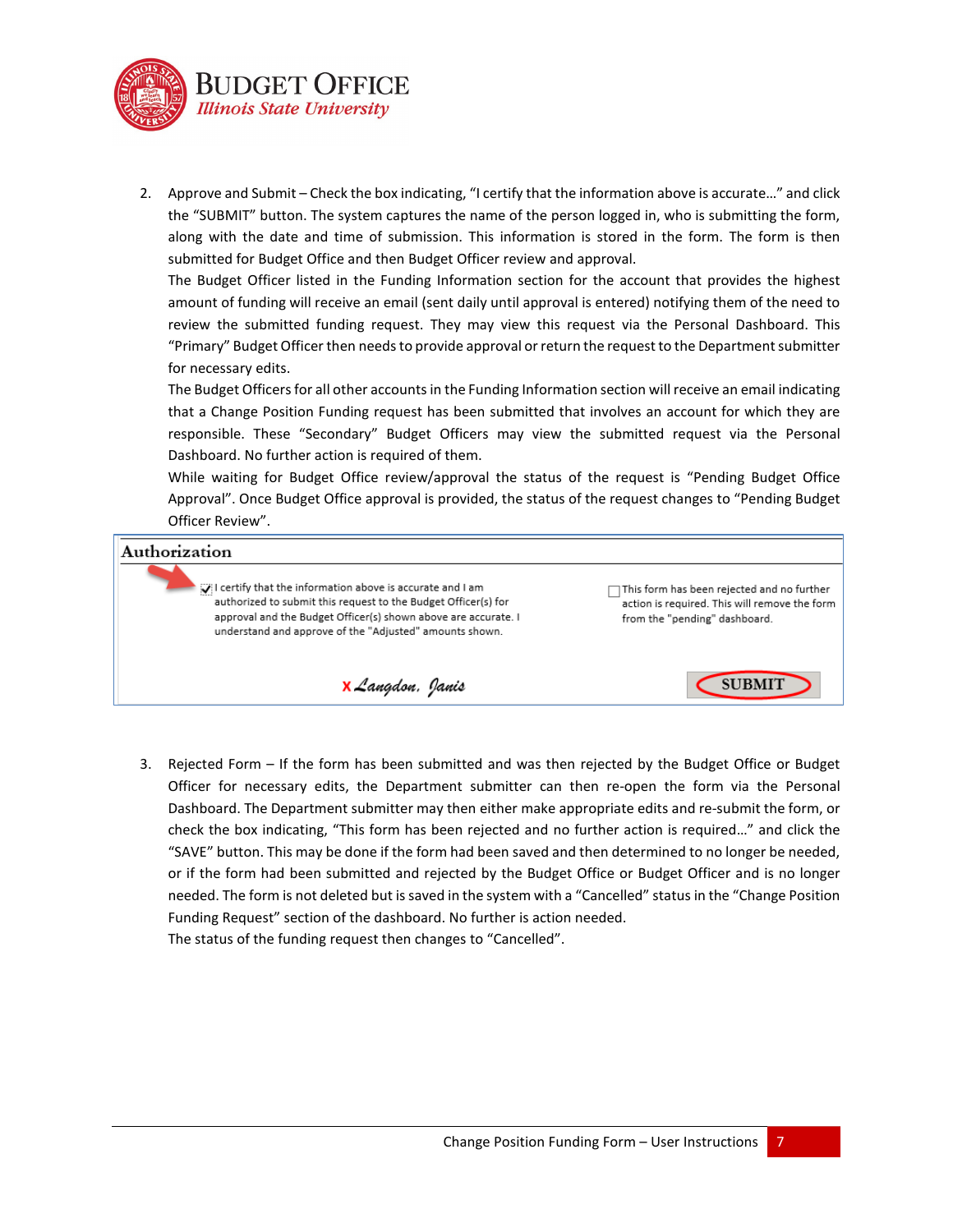



To review information on the dashboard that's used by the Department submitter, see th[e Personal Dashboard: My](#page-11-2)  [Budget Office Forms](#page-11-2) section of these instructions.

#### <span id="page-8-0"></span>SUBMITTING FUNDING CHANGES FOR MULTIPLE POSITIONS VIA EXCEL SPREADSHEET

Note: All information provided in the Batch Processing Details section must be the same for all position changes included in the spreadsheet to be attached.

To submit funding changes for multiple positions via excel spreadsheet:

- Select "I am entering information multiple positions with the same Budget Officer".
- Enter Budget Officer May enter as "Last Name, First Name" or use Lookup as follows:
	- o Click on the lookup icon  $\overline{\mathbb{H}}$
	- o Select the person's name in the list that's returned
	- o Click "OK" to enter the person's name in the "Person in Position" field
- Department: Select Department name from drop-down list
- Effective Start date/Effective End date: enter dates via calendar app or by typing; Effective End date may be left blank if position is continuous.
	- o Select the "Revert position back to prior funding…" checkbox to request that the positions' funding be reverted back to the most recent prior funding at the Effective End date. A Change Position Funding Form submission is not needed for this funding change to occur. Note: This checkbox appears when an Effective End date is entered.
- Attach Excel spreadsheet that includes the following funding information for each position: Position Number, Employee Type, Person in Position (if applicable), UID (if applicable), Rate of Pay, Monthly/Hourly, Appt. End Date, Accounts, and Amounts. (Account(s), Budget Officer(s), and Amount(s) fields in the Funding Information section on the webform do not need to be completed. This information should be provided in the excel spreadsheet that is attached.)
- Add comments as necessary
- Certify information is accurate and submit
	- o If request is rejected, you may cancel the request.

Note: if position funding changes have different Budget Officers or effective dates, then group requested changes and submit separately.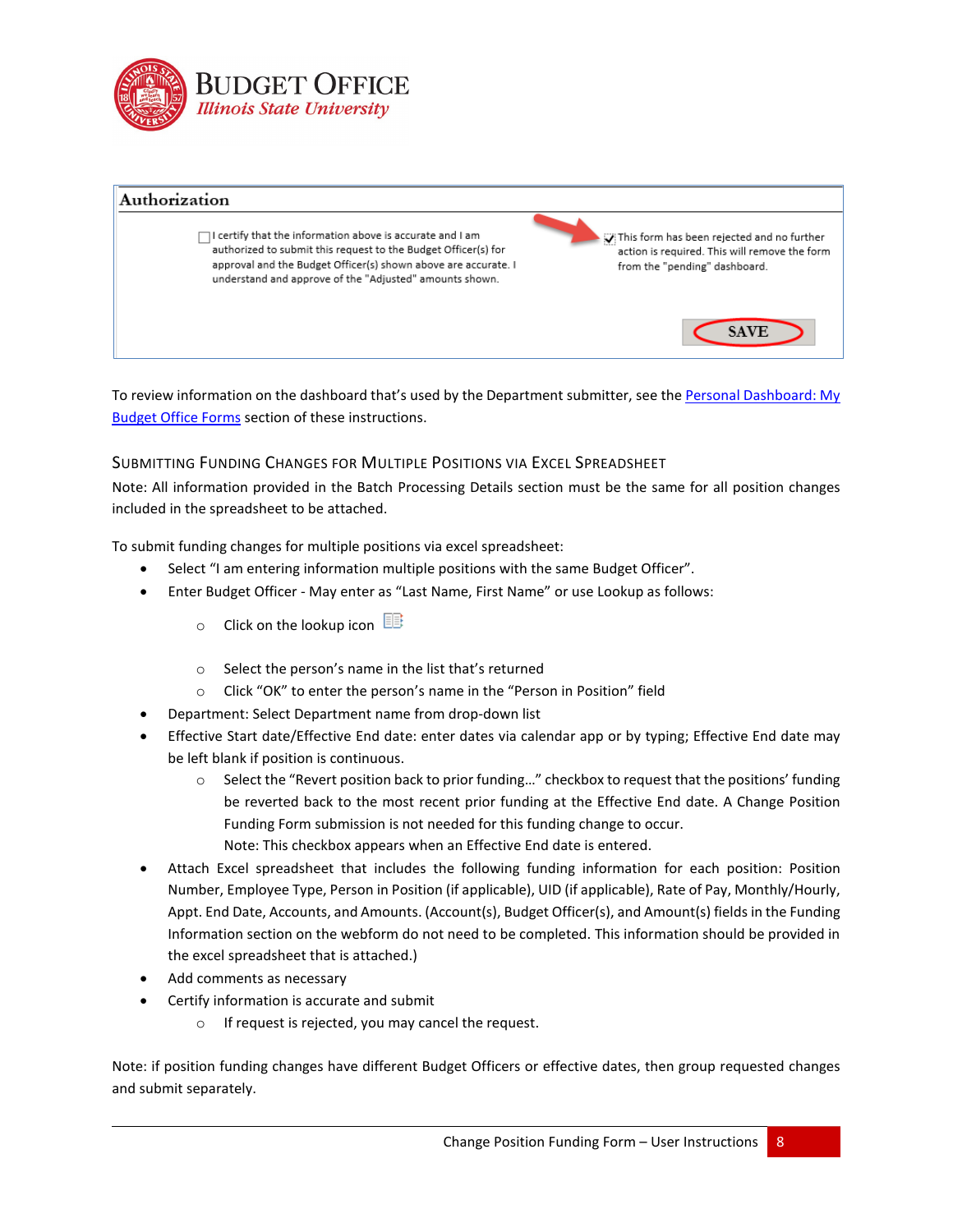

|                            | <b>Batch Processing Details</b>                                                                                                                 |                  |                       |                      | I am entering information for multiple<br>$\overline{\mathcal{L}}$<br>positions with the same Budget Officer. |  |
|----------------------------|-------------------------------------------------------------------------------------------------------------------------------------------------|------------------|-----------------------|----------------------|---------------------------------------------------------------------------------------------------------------|--|
|                            | In order to submit batch changes, the following fields must be identical for ALL changes.                                                       |                  |                       |                      |                                                                                                               |  |
| <b>Budget Officer:</b>     | Langdon, Janis;                                                                                                                                 | み目               | Department:           | <b>Budget Office</b> | ▼                                                                                                             |  |
| <b>Effective Start:</b>    | 4/1/2020<br>#8                                                                                                                                  |                  | <b>Effective End:</b> | 6/30/2020            | (blank if indefinite)                                                                                         |  |
| Attachment(s):             | U Click here to attach a file                                                                                                                   |                  |                       | reached.             | Revert position back to prior funding once Effective End date is                                              |  |
|                            | Please attach an excel spreadsheet that includes the following funding information for each position: Position Number, Employee Type, Person in |                  |                       |                      |                                                                                                               |  |
|                            | Position (if applicable), UID (if applicable), Rate of Pay, Monthly/Hourly, Appt. End Date, Accounts, and Amounts.                              |                  |                       |                      |                                                                                                               |  |
| <b>Additional Comments</b> |                                                                                                                                                 |                  |                       |                      |                                                                                                               |  |
|                            |                                                                                                                                                 |                  |                       |                      |                                                                                                               |  |
|                            |                                                                                                                                                 |                  |                       |                      |                                                                                                               |  |
| Authorization              |                                                                                                                                                 |                  |                       |                      |                                                                                                               |  |
|                            | I am entering information for multiple positions with the same<br>Budget Officer.                                                               |                  |                       |                      |                                                                                                               |  |
|                            |                                                                                                                                                 | X Langdon, Janis |                       |                      | <b>SUBMIT</b>                                                                                                 |  |
|                            |                                                                                                                                                 |                  |                       |                      |                                                                                                               |  |

# <span id="page-9-0"></span>BUDGET OFFICE REVIEW/APPROVAL

Once submitted, the funding change request is reviewed by the Budget Office. The Budget Office will either approve the request as submitted or will work with the Department submitter on any necessary edits to the request.

Once Budget Office approval has been provided, the status of the request will change to "Pending Budget Officer Review".

# <span id="page-9-1"></span>BUDGET OFFICER REVIEW/APPROVAL

Primary Budget Officer

• Review/Approval – After the Budget Office has reviewed and approved the request, the Budget Officer for the account with the highest amount of funding will receive an email (sent daily until approval is entered) directing them to review the Change Position Funding request that has been submitted. They will access the request via the Personal Dashboard. Upon review of the request submitted, the Budget Officer has two options: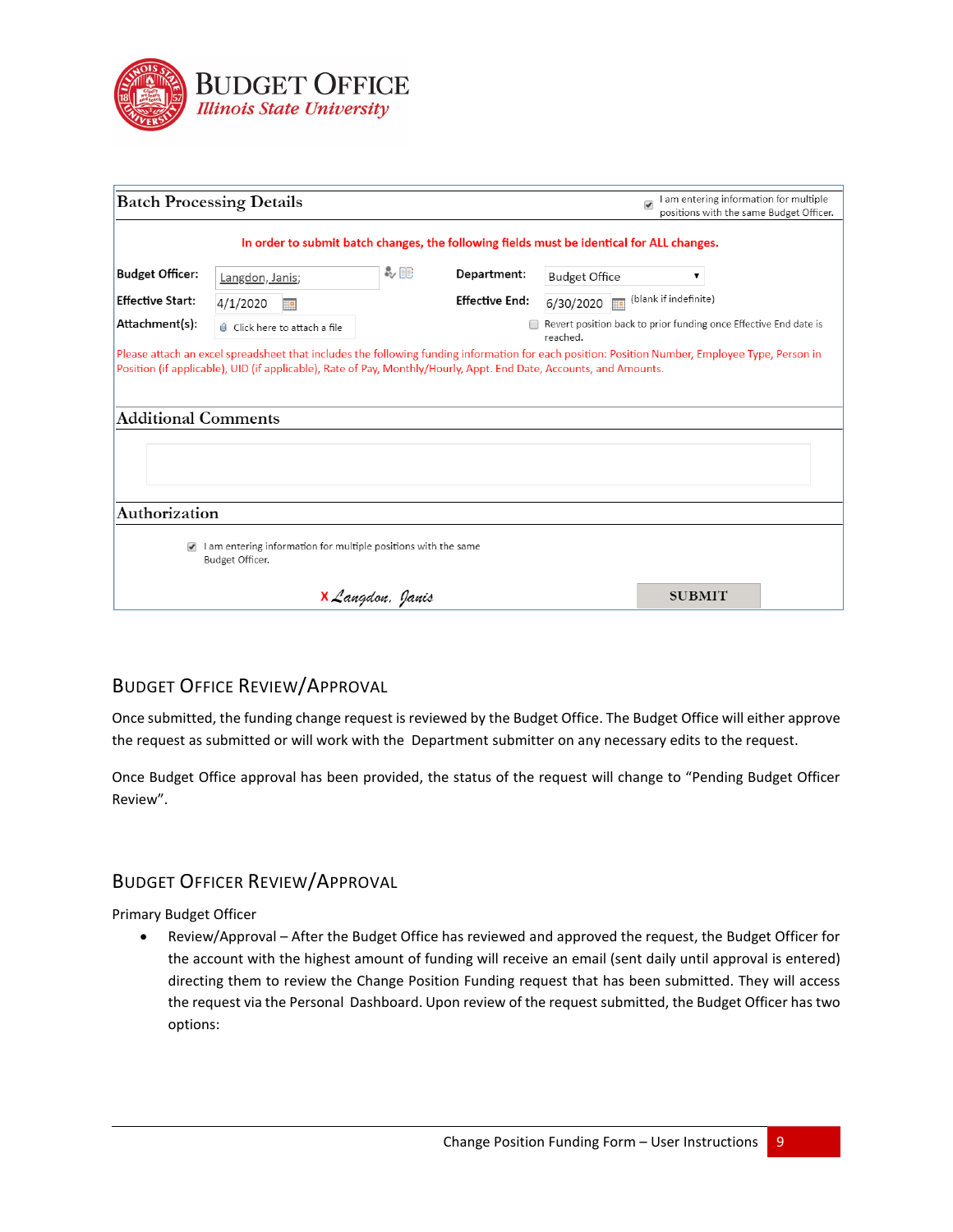

- o Option 1: Check the box to certify that the position funding information is accurate and click the "Submit" button to indicate approval. The position funding request will then move on to the Budget Office for further processing.
- o The status of the request then changes to "Held for Processing".

| Authorization                                                                                                                                                                                                                                                      |                                                                                                                                 |
|--------------------------------------------------------------------------------------------------------------------------------------------------------------------------------------------------------------------------------------------------------------------|---------------------------------------------------------------------------------------------------------------------------------|
| $\mathcal{L}$ I certify that the information above is accurate and I am<br>authorized to approve this request as the Budget Officer for<br>the account above with the largest impact of this request. I<br>understand and approve of the "Adjusted" amounts shown. | This request cannot be processed as shown<br>above. This will send the request back to the<br>form originator for modification. |
| <b>X</b> Langdon, Janis                                                                                                                                                                                                                                            | <b>SUBMIT</b>                                                                                                                   |

o Option 2: Check the box to indicate that the request cannot be processed as submitted, enter an explanation of the necessary edits, and click the "Submit" button. This will send the request back to the Department submitter for them to either edit and re-submit the request or cancel.

| $\circ$                          | The status of the request is now "Rejected".                                                                                                                                                                                                                |                                                                                                                                 |
|----------------------------------|-------------------------------------------------------------------------------------------------------------------------------------------------------------------------------------------------------------------------------------------------------------|---------------------------------------------------------------------------------------------------------------------------------|
| Authorization                    |                                                                                                                                                                                                                                                             |                                                                                                                                 |
|                                  | $\Box$ I certify that the information above is accurate and I am<br>authorized to approve this request as the Budget Officer for<br>the account above with the largest impact of this request. I<br>understand and approve of the "Adjusted" amounts shown. | This request cannot be processed as shown<br>above. This will send the request back to the<br>form originator for modification. |
| <b>Explanation of Rejection:</b> |                                                                                                                                                                                                                                                             |                                                                                                                                 |
|                                  | <b>X</b> Langdon, Janis                                                                                                                                                                                                                                     | <b>SUBMIT</b>                                                                                                                   |

Secondary Budget Officers

• The Budget Officers for all accounts other than the one that provides the highest amount of funding will receive an email indicating that a Change Position Funding request has been submitted that involves an account for which they are responsible. These "Secondary" Budget Officers may view the submitted request via the Personal Dashboard. No further action is required of them.

To review information on the dashboard that's used by the Budget Officers, see the Personal Dashboard: My Budget [Office Forms](#page-11-2) section of these instructions.

Budget Office in lieu of Budget Officer

If the primary Budget Officer is not available to approve the form, they may send an email that states their approval of the changes to position funding to the Budget Office a[t UniversityBudgetOffice@ilstu.edu.](mailto:UniversityBudgetOffice@ilstu.edu?subject=Change%20Position%20Funding%20Request%20-%20Budget%20Officer%20Approval) The Budget Office may then attach the email and indicate approval to move forward with processing the request.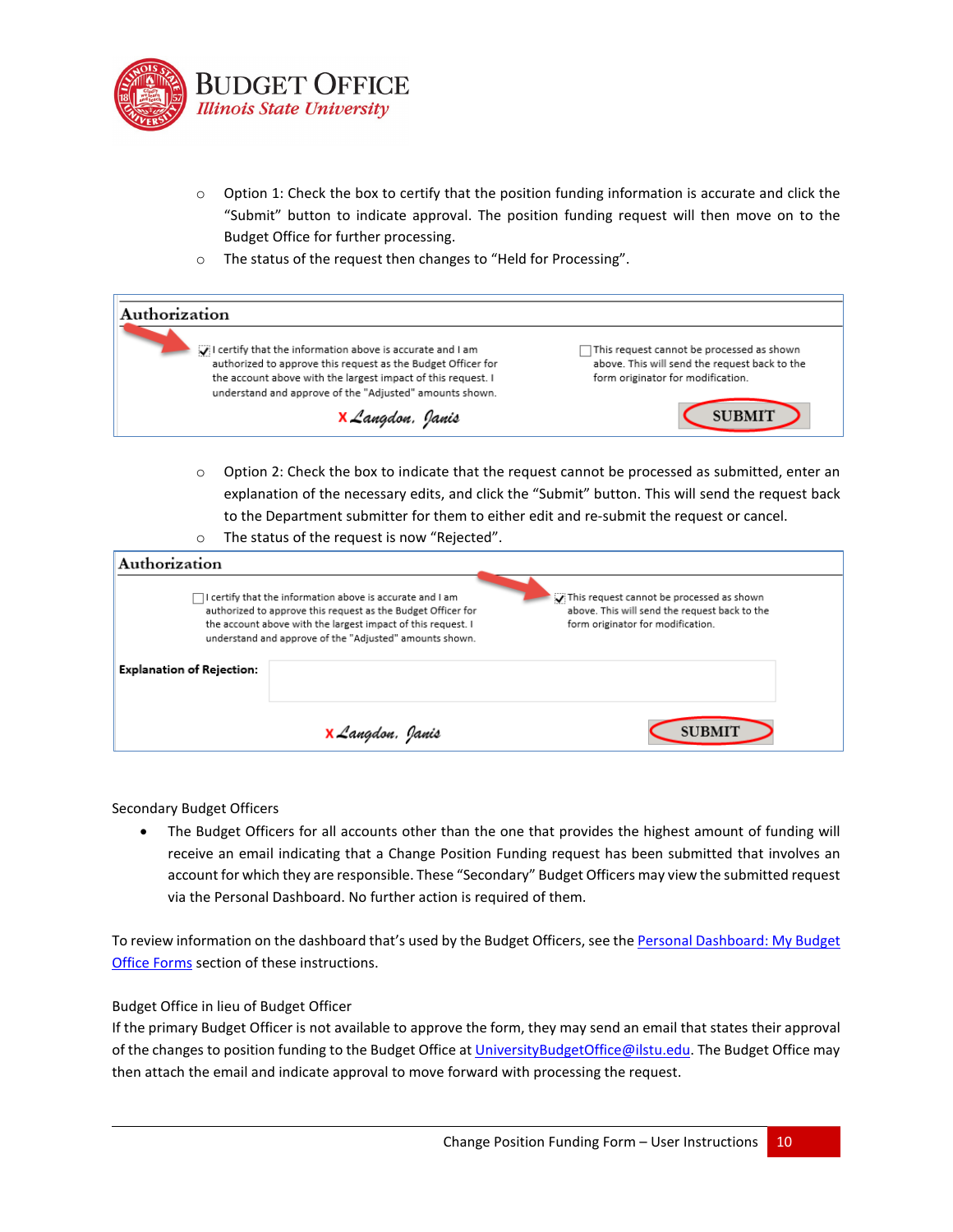

# <span id="page-11-0"></span>PROCESSING THE REQUEST

Once the Change Position Funding request has the necessary approvals, the Budget Office will process the request at the appropriate date. When processing is complete, all involved parties will receive an email to indicate the funding change has been completed.

## <span id="page-11-1"></span>REMINDER EMAILS

A system-generated email will be sent to the Department submitter for funding changes that have an Effective End Date. This email is sent prior to the Effective End date to remind the Department submitter that a Change Position Funding request is needed for the position to continue to be funded properly. The email includes instructions to create a new Change Position Funding Form using the Import button to access the prior funding request information.

# <span id="page-11-2"></span>PERSONAL DASHBOARD: MY BUDGET OFFICE FORMS

- Used by Department submitters and Budget Officers
- Includes link to create a new form
- **Sections** 
	- o Pending My Approval section
		- Department submitters list of requests that have a status of "Saved" or "Rejected" (returned to the Department submitter for necessary edits).
		- **Budget Officers (Primary)** requests that have been submitted for processing and have the status of "Pending Budget Officer Review"
	- o Budget Officer Appointments, Change Position Funding Requests, Budget Center Access and Agency/Custodial Account Requests – any requests that have been partially or fully completed, or cancelled. Click on a request for "view only" access to the form.

# <span id="page-11-3"></span>STATUS LIST

All Position Funding Change forms will progress through the review/approval/completion process. A "status" is assigned for each step in the process. The status of each request may be found on the dashboard. See the Status list below, in progressing order:

- Saved The Department staff creating the request has saved the form and will return to it later to complete or cancel the request.
- Cancelled The Department staff that submitted the Position Funding Change Form has cancelled it. No further review/processing is needed.
- Pending Budget Office Approval The Department has submitted the Change Position Funding request and it is waiting for approval by the Budget Office.

 $\rightarrow$